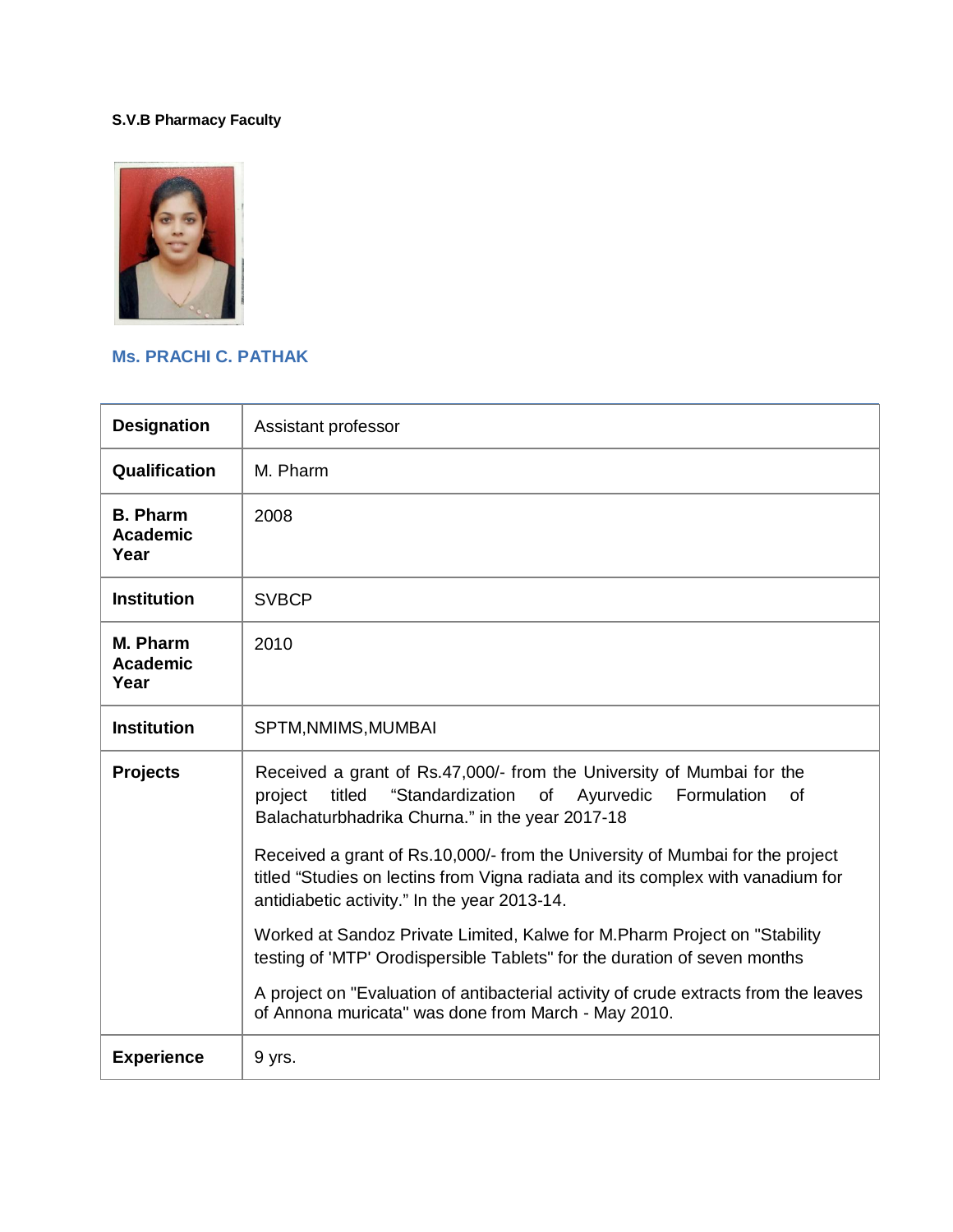| <b>Achievements</b>            | Represented Mumbai University by Presenting poster on "Zinc lectin"<br>$\bullet$<br>complex as potential Antidiabetic agent" in Inter University Research<br>Convention 'AVISHKAR 2012' and Volunteered as Team Manager for the<br>same.<br>Won 1st Prize in Inter-college Oral presentation on 'Characterization of novel<br>Bulk drug impurity in Lisinopril by 2 dimensional NMR Technique' held in<br>SPTM, NMIMS Shirpur campus in 2008.<br>Qualified PET (PhD Entrance Test) 2011.<br>٠<br>2nd Rank in SPTM, NMIMS for M.Pharm- Quality Assurance course for year<br>2008-10.<br>Awarded with the "Best Outgoing Student Award" and a Scholarship for year<br>2008-10, M.Pharm course in SPTM, NMIMS.<br>Awarded with scholarship by Sir Ratan Tata Trust for 3 academic years<br>$\bullet$<br>2004-05, 2007-08 and 2008-09.<br>3rd rank in Mumbai university for the final year B. Pharm in semester-VIII.<br>٠<br>Scored 92.9 percentile in GATE (Graduate Aptitude Test of Engineering) in<br>$\bullet$<br>the year 2008.<br>9th rank in Mumbai university for the first year B. Pharm in semester-II.<br>٠<br>Presented a seminar on "Prevention of Type II Diabetes Mellitus" in 2007.<br>٠                                                                                                                                                                                                                                                                                                                                                                        |
|--------------------------------|-------------------------------------------------------------------------------------------------------------------------------------------------------------------------------------------------------------------------------------------------------------------------------------------------------------------------------------------------------------------------------------------------------------------------------------------------------------------------------------------------------------------------------------------------------------------------------------------------------------------------------------------------------------------------------------------------------------------------------------------------------------------------------------------------------------------------------------------------------------------------------------------------------------------------------------------------------------------------------------------------------------------------------------------------------------------------------------------------------------------------------------------------------------------------------------------------------------------------------------------------------------------------------------------------------------------------------------------------------------------------------------------------------------------------------------------------------------------------------------------------------------------------------------------------------------------------------|
| Seminars /<br><b>Workshops</b> | Attended a two day National seminar on "Targeted Therapies on Cancer<br>$\bullet$<br>Recent Trends" organized by SVB's College of Pharmacy, Dombivli.<br>Attended a one day seminar on 'Recent Advances On Herbal Drug<br>$\bullet$<br>Technology organized by C.U.Shah College of Pharmacy, Santacruz on 21st<br>March 2012.<br>Organized and Attended two day seminar on "NMR and Co-Relation<br>$\bullet$<br>Spectroscopy " organized by SVB's College of Pharmacy, Dombivli on 4th<br>and 5th Feb. 2011.<br>Two days workshop on 'Handling of Reconstructed 3D tissue models'<br>organized by MGDC Bhatidasan University in collaboration with SkinEthic<br>Academy, Lyon, France on 16-17th June 2014 at Dept of Endrcrinology,<br>Madras University.<br>Organized and Attended CSIR Sponsored Two days National workshop on<br>"Research Methodology: an approach towards systemic research" organized<br>by SaraswathiVidyaBhavan's College Of Pharmacy, Dombivli. (Jan 2014)<br>Organized and Attended One day seminar on "New vistas in medicinal<br>chemistry research" " organized by Saraswathi Vidya Bhavan's College Of<br>Pharmacy, Dombivli on 27th February 2015.<br>Attended one day seminar on "Formulation, Development and Overview"<br>organized by Saraswathi Vidya Bhavan's College Of Pharmacy, Dombivli on<br>21st august 2015.<br>Attended Seminar on " Advances in Viscosity Measurements- Problems and<br>solutions" organized by Saraswathi Vidya Bhavan's College Of Pharmacy in<br>collaboration with Brookfield Viscometer on 29th Aug 2016. |